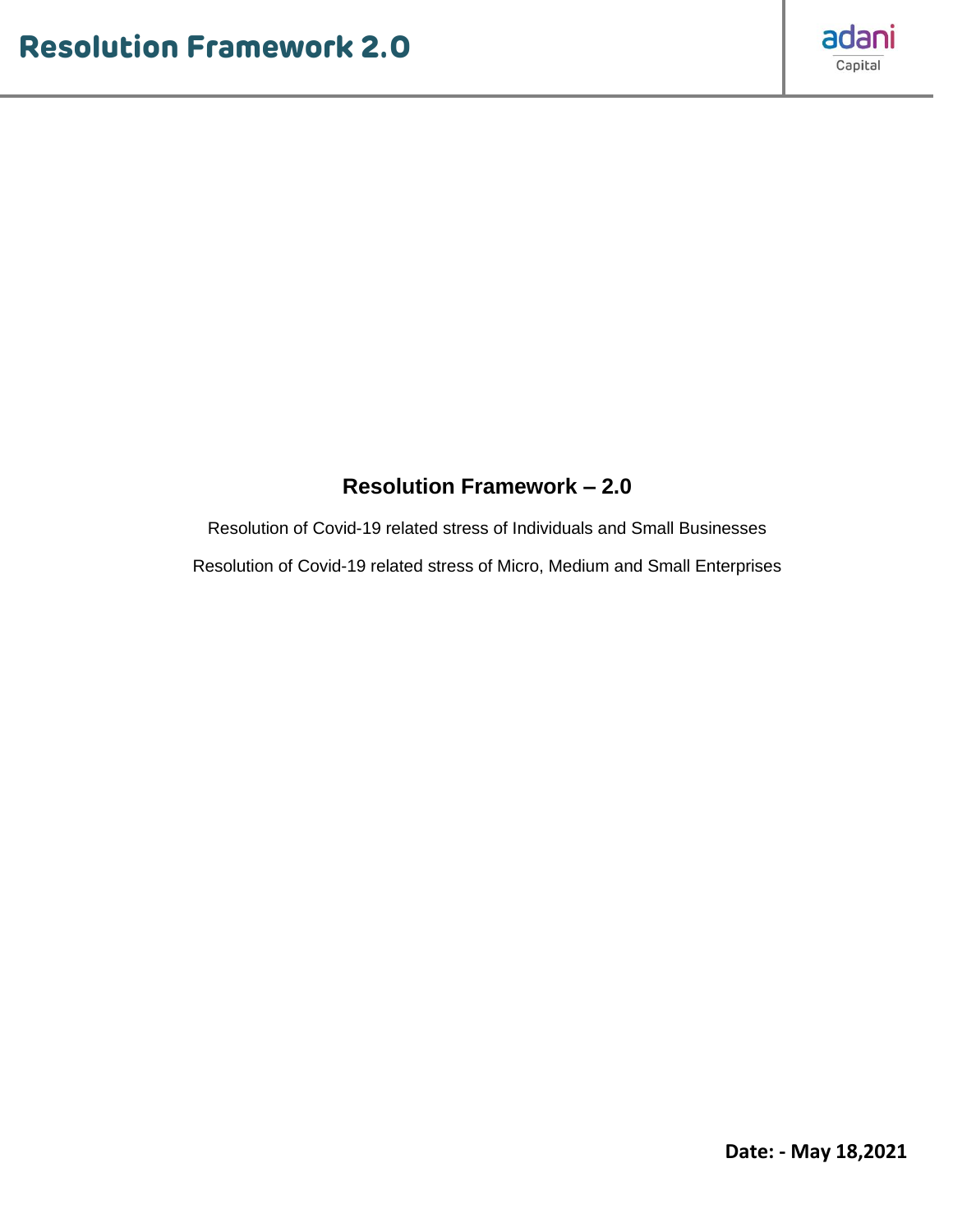

## **Policy / Operating Guidelines:**

| <b>Particular</b>                                 | <b>Details</b>                                                                                                                                                                                                                                                                                                                                                                                     |
|---------------------------------------------------|----------------------------------------------------------------------------------------------------------------------------------------------------------------------------------------------------------------------------------------------------------------------------------------------------------------------------------------------------------------------------------------------------|
| <b>Policy Type</b>                                | Resolution Framework 2.0 (ResFra 2.0) - Resolution of Covid-19 related stress of Individuals, Small<br><b>Businesses and MSMEs</b>                                                                                                                                                                                                                                                                 |
|                                                   | RBI notification no. 31 - Resolution of Covid-19 related stress of Individuals and Small Businesses.<br>RBI notification no. 32 - Resolution of Covid-19 related stress of MSMEs                                                                                                                                                                                                                   |
|                                                   | This policy document for resolution of framework with detailing on process, eligibility parameters,<br>approval authority, provisioning and asset classification etc. has been approved by Board of Directors as<br>per RBI notification no. 31 and 32 dated 5 May 2021                                                                                                                            |
|                                                   | To support existing ACPL customers under RBI resolution framework.                                                                                                                                                                                                                                                                                                                                 |
| <b>Purpose</b>                                    | As per notification, lending institutions are permitted to offer a limited window to individual borrowers<br>and small businesses to implement resolution plans in respect of their credit exposures while classifying<br>the same as Standard upon implementation of the resolution plan subject to the conditions specified in<br>eligibility section.                                           |
|                                                   | <b>Individuals and Small Businesses:</b>                                                                                                                                                                                                                                                                                                                                                           |
|                                                   | (A) First time restructuring:                                                                                                                                                                                                                                                                                                                                                                      |
| <b>Eligible</b><br>Borrowers as per<br>ResFra 2.0 | Individuals who have availed of personal loans* (as defined in the Circular<br>DBR.No.BP.BC.99/08.13.100/2017-18 dated January 4, 2018 on "XBRL Returns - Harmonization of<br>Banking Statistics"), excluding the credit facilities provided by lending institutions to their own<br>personnel/staff.                                                                                              |
|                                                   | Individuals who have availed of loans and advances for business purposes and to whom the lending<br>institutions have aggregate exposure of not more than Rs.25 crore as on March 31, 2021.                                                                                                                                                                                                        |
|                                                   | Small businesses, including those engaged in retail and wholesale trade, other than those classified as<br>micro, small and medium enterprises as on March 31, 2021, and to whom the lending institutions have<br>aggregate exposure of not more than Rs.25 crore.                                                                                                                                 |
|                                                   | *Personal loans would include -<br>i) Consumer credit (Credit Cards, Consumer Durable Ioan, Auto Ioans (other than commercial), PL against<br>gold, immovable property, FD, Shares, Bonds etc., PL to professionals.<br>ii) Education Loan iii) Loans for creation/enhancement of immovable assets (e.g., housing, etc.)<br>iv) Loans for investment in financial assets (shares, debentures, etc. |
|                                                   | B) Convergence restructuring:                                                                                                                                                                                                                                                                                                                                                                      |
|                                                   | This covers those borrowers who have availed restructuring under ResFra 1.0. Such borrowers will be<br>eligible if the original restructuring either did not grant a moratorium, or the moratorium granted was<br>less than 2 years, or the elongation of the residual term, was less than 2 years.                                                                                                |
|                                                   | C) Restructuring by review of working capital facilities:                                                                                                                                                                                                                                                                                                                                          |
|                                                   | In respect of individuals who have availed advances for business, or small businesses (other than                                                                                                                                                                                                                                                                                                  |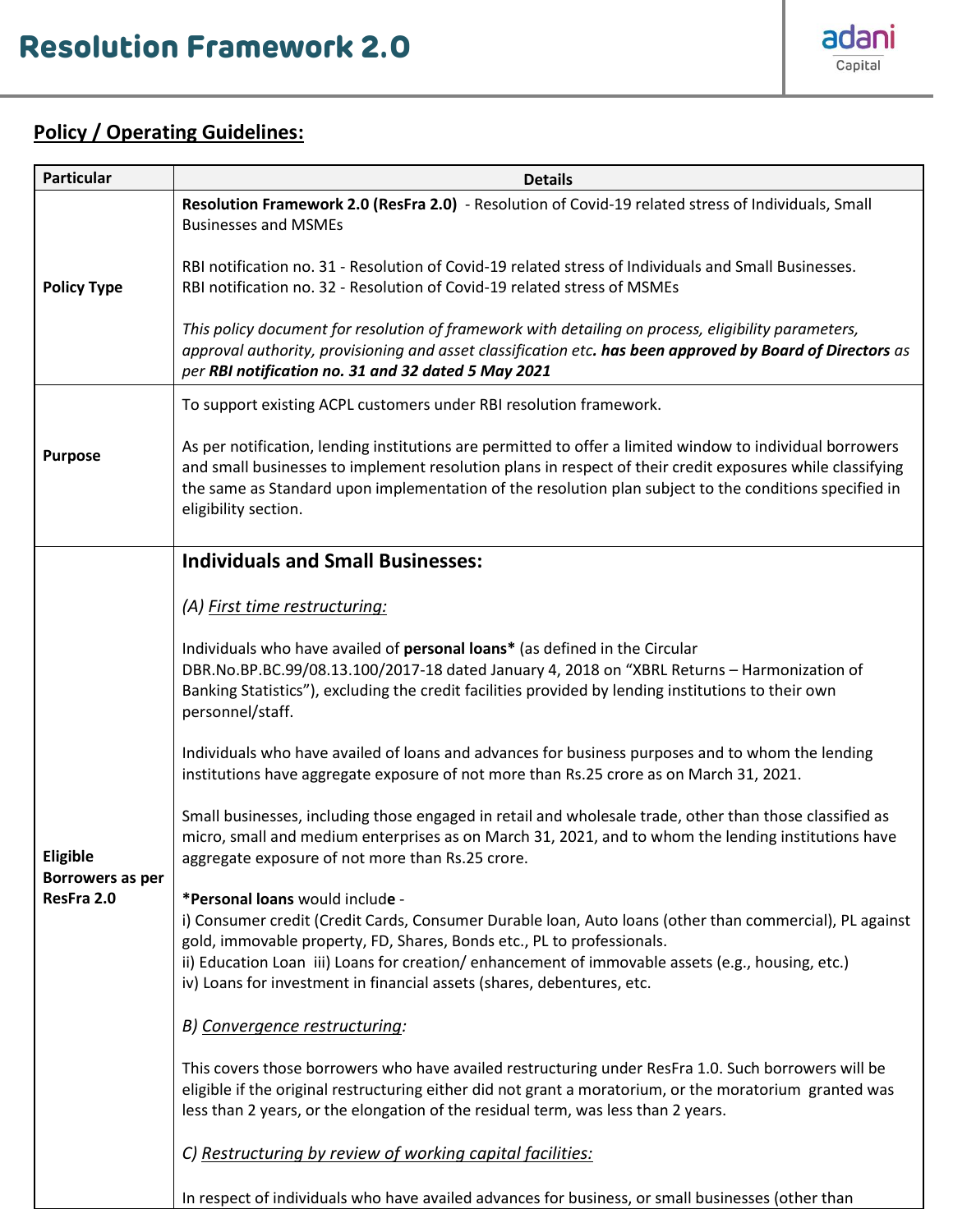## **Resolution Framework 2.0**



|                                                | MSMEs), lending institutions are also being permitted as a one-time measure, to review the working<br>capital sanctioned limits, based on a reassessment of the working capital cycle, margins, etc.                                                                                                                                                                                                                                                                                                                                                                                                                                                                                                                                                                   |
|------------------------------------------------|------------------------------------------------------------------------------------------------------------------------------------------------------------------------------------------------------------------------------------------------------------------------------------------------------------------------------------------------------------------------------------------------------------------------------------------------------------------------------------------------------------------------------------------------------------------------------------------------------------------------------------------------------------------------------------------------------------------------------------------------------------------------|
|                                                | <b>MSMEs:</b>                                                                                                                                                                                                                                                                                                                                                                                                                                                                                                                                                                                                                                                                                                                                                          |
|                                                | The borrower should be classified as a micro, small or medium enterprise as on March 31, 2021 in terms<br>of the Gazette Notification S.O. 2119 (E) dated June 26, 2020.                                                                                                                                                                                                                                                                                                                                                                                                                                                                                                                                                                                               |
|                                                | If the borrower is not registered in the Udyam Registration portal, such registration shall be required to<br>be completed before the date of implementation of the restructuring plan for the plan to be treated as<br>implemented.                                                                                                                                                                                                                                                                                                                                                                                                                                                                                                                                   |
|                                                | The borrower should be GST-registered on the date of implementation of the restructuring.<br>However, this condition will not apply to MSMEs that are exempt from GST-registration. This shall be<br>determined on the basis of exemption limit obtaining as on March 31, 2021.                                                                                                                                                                                                                                                                                                                                                                                                                                                                                        |
|                                                | <b>Individual and Small Businesses:</b>                                                                                                                                                                                                                                                                                                                                                                                                                                                                                                                                                                                                                                                                                                                                |
| Eligible<br>conditions as per<br>ResFra 2.0    | 1. Aggregate exposure of lending institutions is not more than Rs 25 crores as on 31st March, 2021 (not<br>applicable on personal loan exposure)<br>2. The borrower should not have availed of restructuring as per ResFra 1.0<br>3. The credit exposure to the borrower should be standard as on 31st March, 2021.<br>4. Borrowers must not be a part of ineligible businesses as per below list:                                                                                                                                                                                                                                                                                                                                                                     |
|                                                | i) Farm Credit<br>ii) MSME borrowers (to be treated separately as mentioned below)<br>iii) Loans to Primary Agricultural Credit Societies (PACS), Farmers' Service Societies (FSS) and Large-sized<br>Adivasi Multi-Purpose Societies (LAMPS) for on-lending to agriculture.<br>iv) Exposures of lending institutions to financial service providers.<br>v) Exposures of lending institutions to Central and State Governments; Local Government bodies                                                                                                                                                                                                                                                                                                                |
|                                                | <b>MSMEs:</b>                                                                                                                                                                                                                                                                                                                                                                                                                                                                                                                                                                                                                                                                                                                                                          |
|                                                | 1. Not availed of restructuring under any of the earlier restructuring frameworks<br>2. The borrower should be standard as on March 31, 2021. In case of term loans or similar facilities, this<br>would mean the account must not be more than 89 DPD. In case of working capital facilities, this would<br>mean any of the credit facilities has not become a non-performing asset.<br>3. The "aggregate exposure" of the borrower should be upto Rs 25 crore, including non-fund based<br>facilities, from all lending institutions to the borrower as on March 31, 2021.<br>4. The borrower should be GST-registered on the date of implementation of the restructuring. However,<br>this condition will not apply to MSMEs that are exempt from GST-registration. |
|                                                | Existing ACPL customers who have availed loan facility under:                                                                                                                                                                                                                                                                                                                                                                                                                                                                                                                                                                                                                                                                                                          |
| Eligible<br><b>Borrowers in</b><br><b>ACPL</b> | <b>Individual and Small Businesses:</b><br>Secured Loans<br><b>Unsecured Loans</b><br>Supply Chain (Working Capital Loan)<br><b>Commercial Vehicle Loans</b><br>Tractor Loan (commercial usage)                                                                                                                                                                                                                                                                                                                                                                                                                                                                                                                                                                        |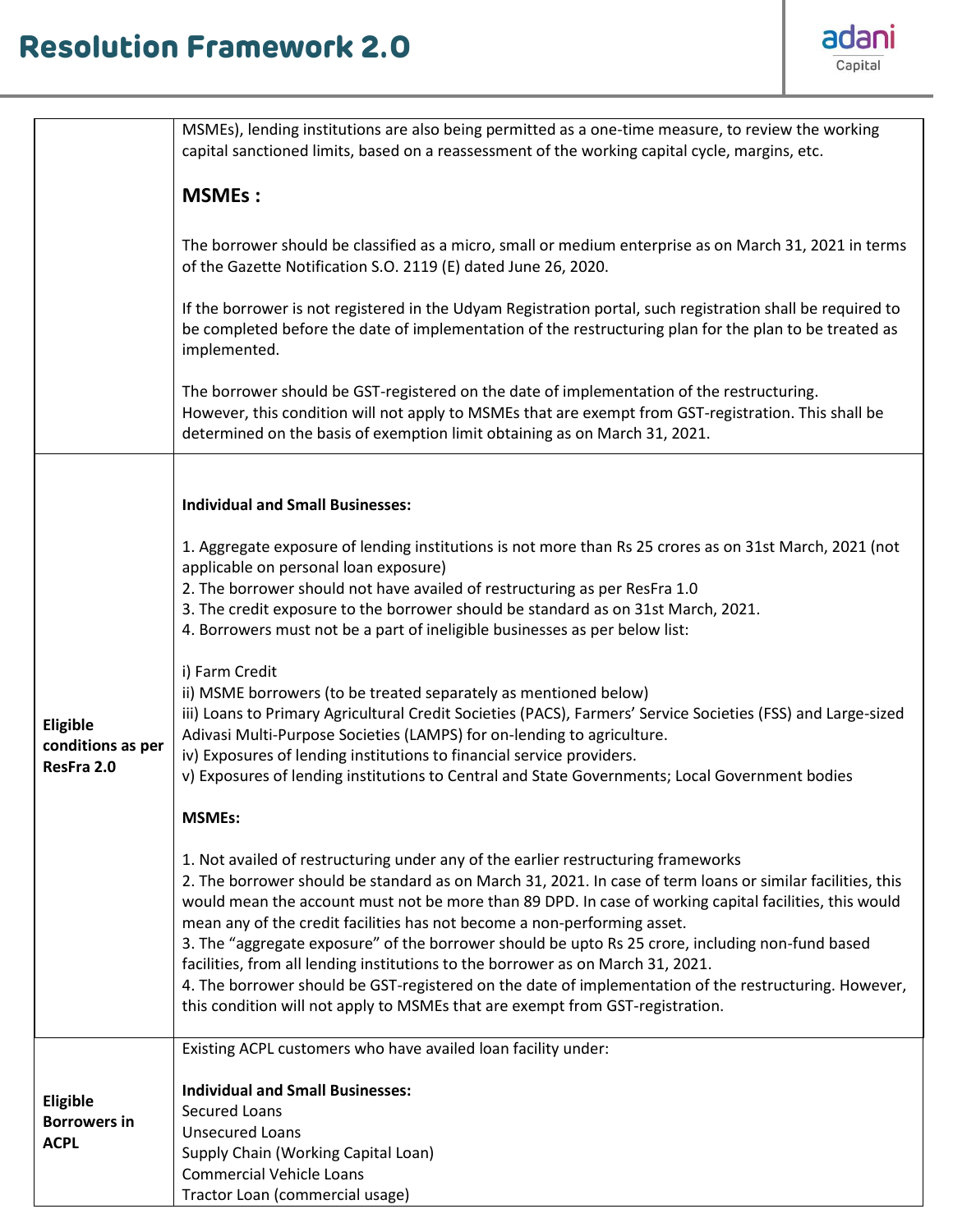## **Resolution Framework 2.0**



|                                             | <b>MSME Customers</b>                                                                                                                                                                                                                                                                                                                                                                                                                                                                                                                                                                                                                                                                                                                                                           |
|---------------------------------------------|---------------------------------------------------------------------------------------------------------------------------------------------------------------------------------------------------------------------------------------------------------------------------------------------------------------------------------------------------------------------------------------------------------------------------------------------------------------------------------------------------------------------------------------------------------------------------------------------------------------------------------------------------------------------------------------------------------------------------------------------------------------------------------|
|                                             | Businesses having GST registration or Udyam Registration:<br>Manufacturing units<br>Services - job work / ancillary units etc. which has investment in plant and machinery                                                                                                                                                                                                                                                                                                                                                                                                                                                                                                                                                                                                      |
| Approach                                    | 1. Request for restructuring will be processed based on written application from Customer<br>2. Branch Credit Manager (BCM) will cross check customer eligibility (for restructuring) as per defined<br>parameters and underwriting policy<br>3. Documentation to be checked by branch team and BCM<br>4. Credit assessment of customer to check impact of Covid 19/lockdown on business and scope of<br>recovery.                                                                                                                                                                                                                                                                                                                                                              |
| Eligibility<br>parameters                   | 1. Account status as "standard" as on 31 Mar 21<br>2. Customer must not have availed restructuring earlier under ResFra 1.0<br>3. Not part of ineligible businesses as per guidelines in ReFram 2.0<br>4. Udyam Registration as on date of application or before disbursement to MSME units/customers else it<br>can be considered under individual / small business category.<br>5. Aggregate exposure of lending institutions is not more than Rs 25 crores as on 31st March, 2021                                                                                                                                                                                                                                                                                            |
| <b>Assessment</b>                           | ACPL will re-assess and establish certainty of repayment from borrower post restructure after relevant<br>due diligence with prime focus on below 2 factors:-<br>a. Intent<br>b. Affordability                                                                                                                                                                                                                                                                                                                                                                                                                                                                                                                                                                                  |
| Scope of<br><b>Restructuring</b>            | Can be either one or among other things listed below which is based on assessment of income streams<br>of borrower:<br>a. Rescheduling of payments<br>b. Conversion of any interest accrued or to be accrued into another credit facility<br>c. Revision in working capital sanctions<br>d. Granting of moratorium<br>e. Extension of residual tenure with or without payment moratorium upto 24 months<br>Other conditions:<br>1. Restructuring will not include any "compromise settlement". Compromise settlement could be<br>agreeing to a substantial sacrifice by ACPL, mostly resulting into waiver of outstanding principal.<br>2. Restructuring will not result into moratorium beyond 2 years or extension of the residual tenure of the<br>loan by more than 2 years |
| <b>Maximum</b>                              |                                                                                                                                                                                                                                                                                                                                                                                                                                                                                                                                                                                                                                                                                                                                                                                 |
| tenure increase                             | Upto 24 month (including moratorium - if granted)                                                                                                                                                                                                                                                                                                                                                                                                                                                                                                                                                                                                                                                                                                                               |
| <b>Applicable ROI</b>                       | as per existing loan                                                                                                                                                                                                                                                                                                                                                                                                                                                                                                                                                                                                                                                                                                                                                            |
| Last date on<br>invocation of<br>resolution | September 30, 2021<br>Decision on the application of restructuring shall be communicated in writing to the applicant by ACPL<br>within 30 days of receipt of such applications.                                                                                                                                                                                                                                                                                                                                                                                                                                                                                                                                                                                                 |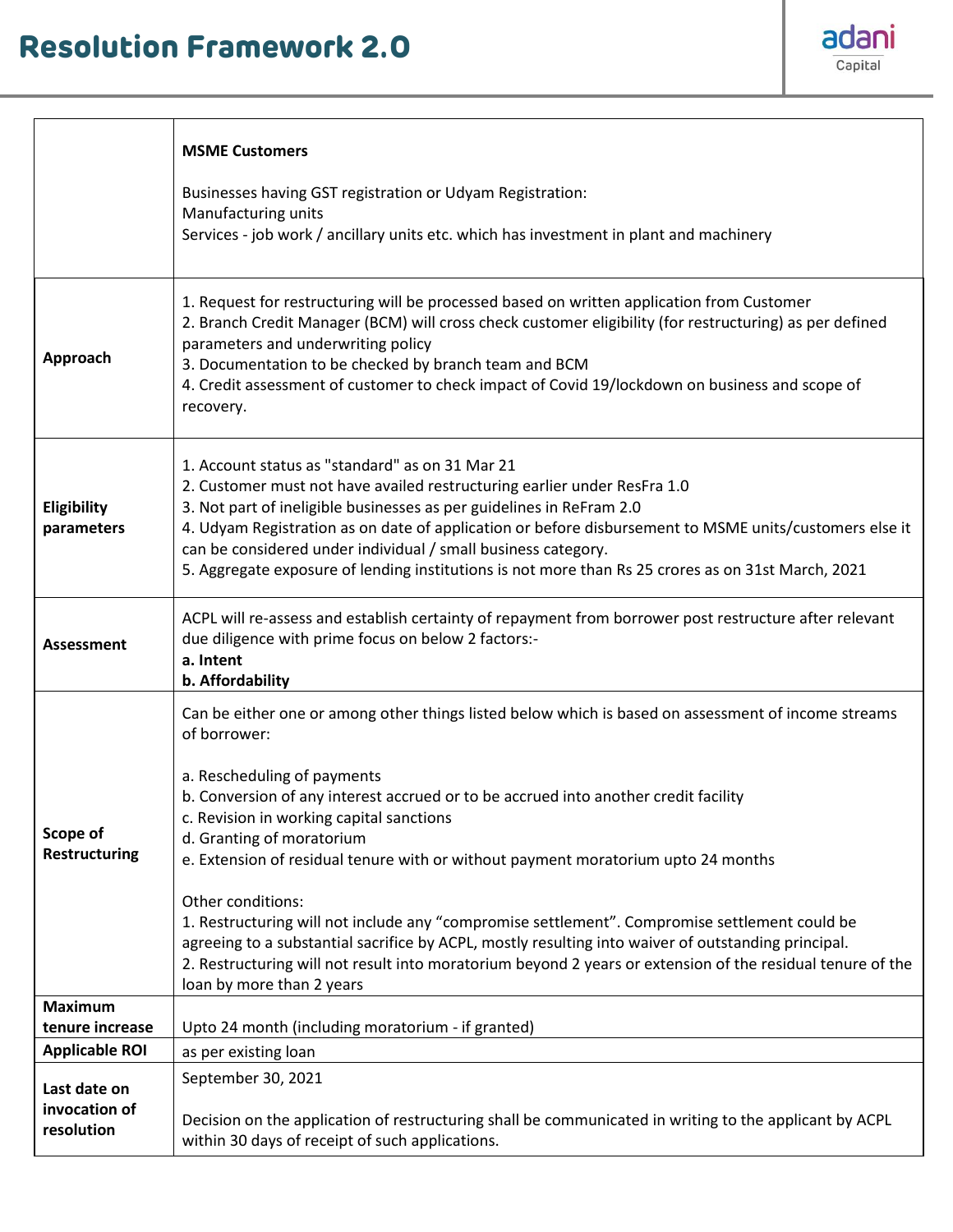

| <b>Documentation</b><br>(pre-sanction)                              | 1. Latest 12 month banking. Three month banking pre-lockdown to be documented in file (Jan-Mar 21)<br>in restructuring requests.<br>2. KYC if change in address or constitution<br>3. Cash flow assessment (document) duly signed by Credit manager who have assessed business<br>turnover and Income at the time of personal visit at borrowers business place.<br>4. GST registration certificate. This is not applicable if business is exempted for GST registration This<br>need to be checked by Credit Manager during credit assessment.<br>5. Application from customer for Loan restructuring<br>6. Udyam registration certificate before disbursal for MSME units (if applicable).                                                |
|---------------------------------------------------------------------|---------------------------------------------------------------------------------------------------------------------------------------------------------------------------------------------------------------------------------------------------------------------------------------------------------------------------------------------------------------------------------------------------------------------------------------------------------------------------------------------------------------------------------------------------------------------------------------------------------------------------------------------------------------------------------------------------------------------------------------------|
| <b>Documentation</b><br>(post-sanction)                             | 1. Revised sanction letter and acceptance of customer with revised terms and conditions.<br>2. Revised repayment schedule<br>3. Addendum to loan agreement<br>4. Revised NACH form<br>5. Written communication to customer on email or post / courier to confirm acceptance of resolution<br>request                                                                                                                                                                                                                                                                                                                                                                                                                                        |
| <b>Underwriting</b><br>process                                      | Prevailing underwriting process will be followed in all restructuring requests as below:<br>1. Credit Manager will visit customer's business place, residence and collateral.<br>2. Assessment of business income / turnover / stock levels / existing obligations need to be checked<br>during discussion with customer.<br>3. Affordable EMI (post restructuring) need to be discussed and verified during visit.<br>4. Latest photographs of Shop and Collateral to be taken for approval<br>5. CAM and CFA to be prepared as per existing process<br>6. PD report need to be filled and included in file.<br>7. Latest Bureau report to be fetched to check overall outstanding of all financial institutions and<br>repayment details. |
| <b>Approval matrix</b>                                              | All restructuring proposals to be approved by RH on email basis recommendation from NCM.<br>This includes any approval on deviation related to documentation as mentioned above (pre-sanction).                                                                                                                                                                                                                                                                                                                                                                                                                                                                                                                                             |
| <b>Flagging of</b><br><b>ResFra cases</b>                           | Restructured accounts under ResFra 2.0 to be flagged as "Restructured for Covid" in LMS                                                                                                                                                                                                                                                                                                                                                                                                                                                                                                                                                                                                                                                     |
| <b>Asset</b><br><b>Classification of</b><br>restructured<br>account | <b>Individuals and Small Businesses:</b><br>The Eligible Borrower accounts restructured under ResFra 2.0, the standard classification of the assets<br>can be retained. However, whereby the Eligible Borrower account has slipped into NPA classification<br>between the date of invocation and implementation of resolution plan, such account can be upgraded to<br>standard classification as on date of implementation of resolution plan.<br><b>MSME</b> units:<br>MSMEs coming under Notification 32, wherein the borrowers who have slipped into NPA category<br>between the period from April 1, 2021 to the date of implementation of plan shall be upgraded to<br>standard asset.                                                |